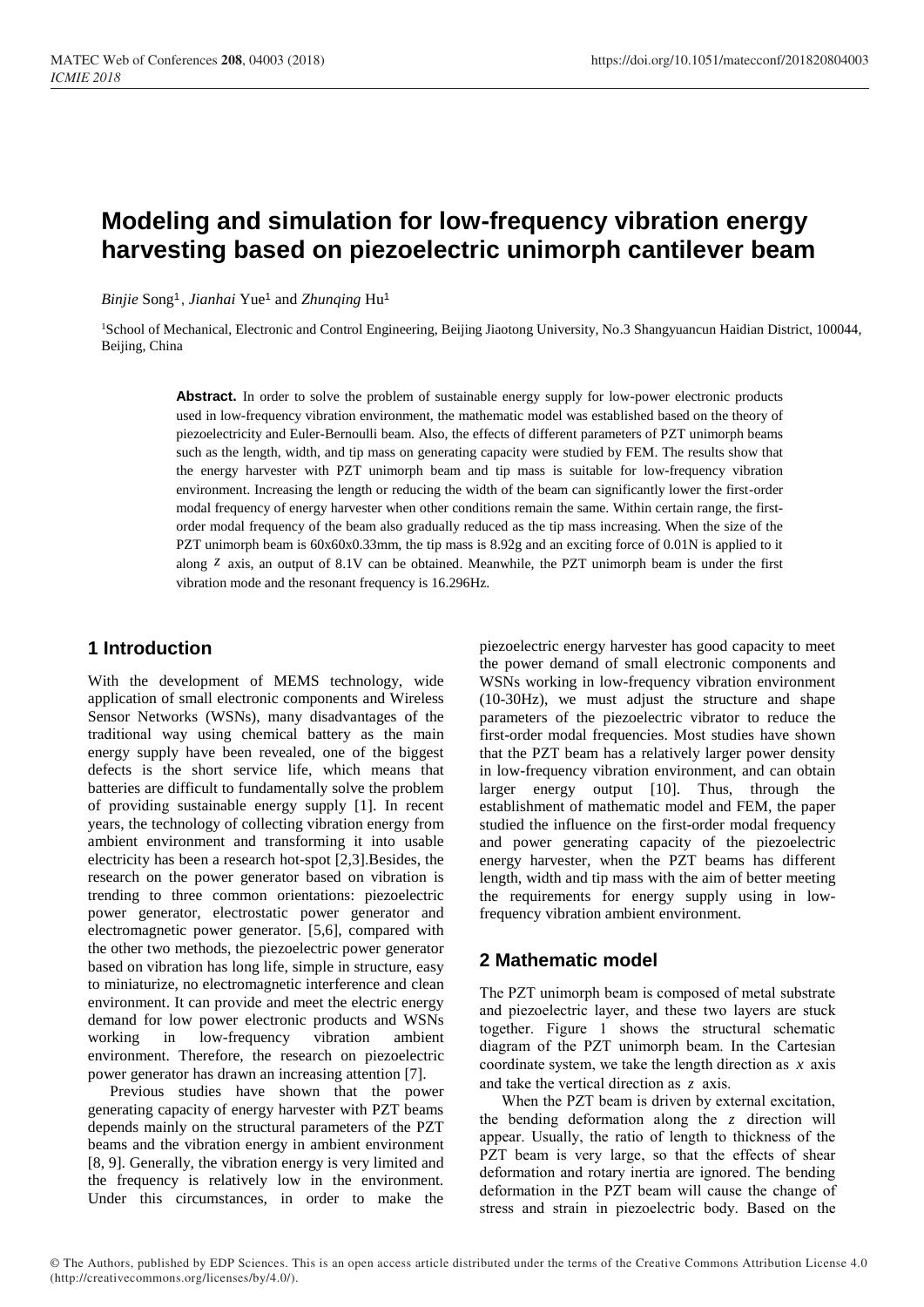direct piezoelectric effect, the piezoelectric body will be polarized on the upper and lower surfaces, and free charge is generated, thus the voltage output is formed between the two surfaces.



**Fig 1.** Structure schematic diagram of the PZT unimorph beam

We respectively use *<sup>L</sup>* , *<sup>w</sup>* and *<sup>h</sup>* to indicate the length, width and total thickness of the PZT unimorph beam. The subscript *p* and *<sup>m</sup>* stand for piezoelectric body and metal substrate. The ratio of  $h_m$  and  $h$  is defined as thickness ratio  $\alpha$ , it is obvious that  $\alpha = h_m / h$  and the thickness of the piezoelectric layer is  $h_n = (1 - \alpha) h$ .

When a force is applied at the free end of the beam, the stress and strain generated in piezoelectric layer are obviously functions of  $\alpha$ . According to the elastic theory of materials, the relationship between the stress and strain can be given as [11]:

$$
T_p = E_p (S_1 - g_{31} D_3)
$$
 (1)

$$
E_3 = -g_{31}T_p + \beta_{33}^T D_3 \tag{2}
$$

where,  $S_1 = -\rho z$  and  $T_p$  are the strain and stress generated in *x* direction,  $E_p$  and  $g_{31}$  are the young's modulus and piezoelectric voltage constant of the piezoelectric material,  $D_3$  is the electric displacement in *z* direction,  $E_3$  is the electric field strength in *z* direction,  $\beta_{33}^T = 1/\varepsilon_{33}^t$  is the dielectric impermeability, and  $\varepsilon'_{33}$  is the dielectric constant.

Because the metal substrate and piezoelectric body are different materials, the neutral layer of the PZT unimorph beam may not be the geometric center layer. Therefore, in this paper, the location of the neutral layer is determined by Euler-Bernoulli bean [4]. The PZT unimorph beam will bend along its neutral layer when an external force acts on the free end of the beam, in this situation, the distance between the top surface of the piezoelectric layer to the neutral layer can be written as:

$$
Z_{s} = \frac{E_{p} \frac{h_{p}^{2}}{2} + E_{p} h_{m} \left( h_{p} + \frac{h_{m}}{2} \right)}{E_{p} + h_{p} + E_{m} h_{m}} = \frac{h}{2} \cdot \frac{\left( 1 - \alpha \right)^{2} + \alpha \beta \left( 2 - \alpha \right)}{1 - \alpha + \alpha \beta} \tag{3}
$$

where,  $E_m$  is the young's modulus of metal substrate,  $\beta = E_m / E_n$  is the elastic modulus ratio.

When an external force acts on the free end of the beam, the moment equation is given in [12] as:

$$
M = n \int_0^w \int_{Z_s - h_p}^{Z_s} z T_p \, \mathrm{d}y \mathrm{d}z + \int_0^w \int_{Z_s - h}^{Z_s - Z_p} z T_m \, \mathrm{d}y \mathrm{d}z = (x - L) F(4)
$$

where  $n$  is the number of piezoelectric layer,  $T_m = E_m S_1$  is the stress in the metal substrate along *x* direction.

From formula (1) and (4) can obtain equation:

$$
\int_{0}^{w} \int_{Z_{s}-h_{p}}^{Z_{s}} z E_{p} \left( S_{1} - g_{31} D_{3} \right) dy dz +
$$
\n
$$
\int_{0}^{w} \int_{Z_{s}-h}^{Z_{s}-Z_{p}} z E_{m} S_{1} dy dz = (x-L) F
$$
\n(5)

By  $S_1 = -\rho z$  and the formula (3) and (5), the curvature radius of the beam can be obtained as:

$$
\rho = -\frac{6}{AE_pwh^3}
$$
  
\n
$$
\left[2(1-\alpha+\alpha\beta)(x-L)F+\alpha(1-\alpha)\betawh^2g_{31}E_pD_3\right]
$$
\n(6)

and the coefficient *<sup>A</sup>* can be given as:

$$
A = \alpha^4 (1 - \beta)^2 - 2\alpha (2\alpha^2 - 3\alpha + 2)(1 - \beta) + 1 \tag{7}
$$

The electric field strength can be obtained by combining (6) with (2), by integrating the electric field strength with *<sup>z</sup>* and then voltage can be expressed as:

$$
V = \iint_{Z_{s1} - h_p}^{Z_{s1}} E_3 \, dz =
$$
\n
$$
\frac{1 - \alpha}{8Awh} \bigg[ 6\alpha \beta g_{31} (L - x) F + \frac{Bwh^2 \beta_{33}^T D_3}{1 - \alpha + \alpha \beta} \bigg] \tag{8}
$$

The coefficient *B* and  $k_{31}^2$  can be written as:

$$
B = A(1 - \alpha + \alpha \beta)(1 + k_{31}^2) - 3\alpha^2 (1 - \alpha) \beta^2 k_{31}^2 \qquad (9)
$$

$$
k_{31}^2 = E_p g_{31}^2 l \beta_{33}^T
$$
 (10)

The formula (8) can be reduced to:

$$
D_3 = \frac{(1 - \alpha + \alpha \beta)}{(1 - \alpha) \beta_{33}^T B w h^2}
$$
  
\n
$$
\left[ 6\alpha (1 - \alpha) \times \beta g_{31} (x - L) F + A h w V \right]
$$
\n(11)

The charge generated on the piezoelectric electrode is obtained by integrating the electric displacement to the area. As the electrode is on the equal potential surface, so the charge generated on the piezoelectric surface is:

$$
Q = \int_0^w \int_0^L D_3 \, \mathrm{dy} \, \mathrm{dx} =
$$
\n
$$
\frac{\left(1 - \alpha + \alpha \beta\right) L^2}{\beta_{33}^2 B h^2} \left[ -3\alpha \beta g_{31} F + \frac{A w h V}{\left(1 - \alpha\right) L} \right] \tag{12}
$$

The last formula is a general formula about the charge when external force and self-excited electric field of the PZT unimorph beam both exist. As for piezoelectric power generator, the impacts of voltage generated by its own to the power generator are ignored,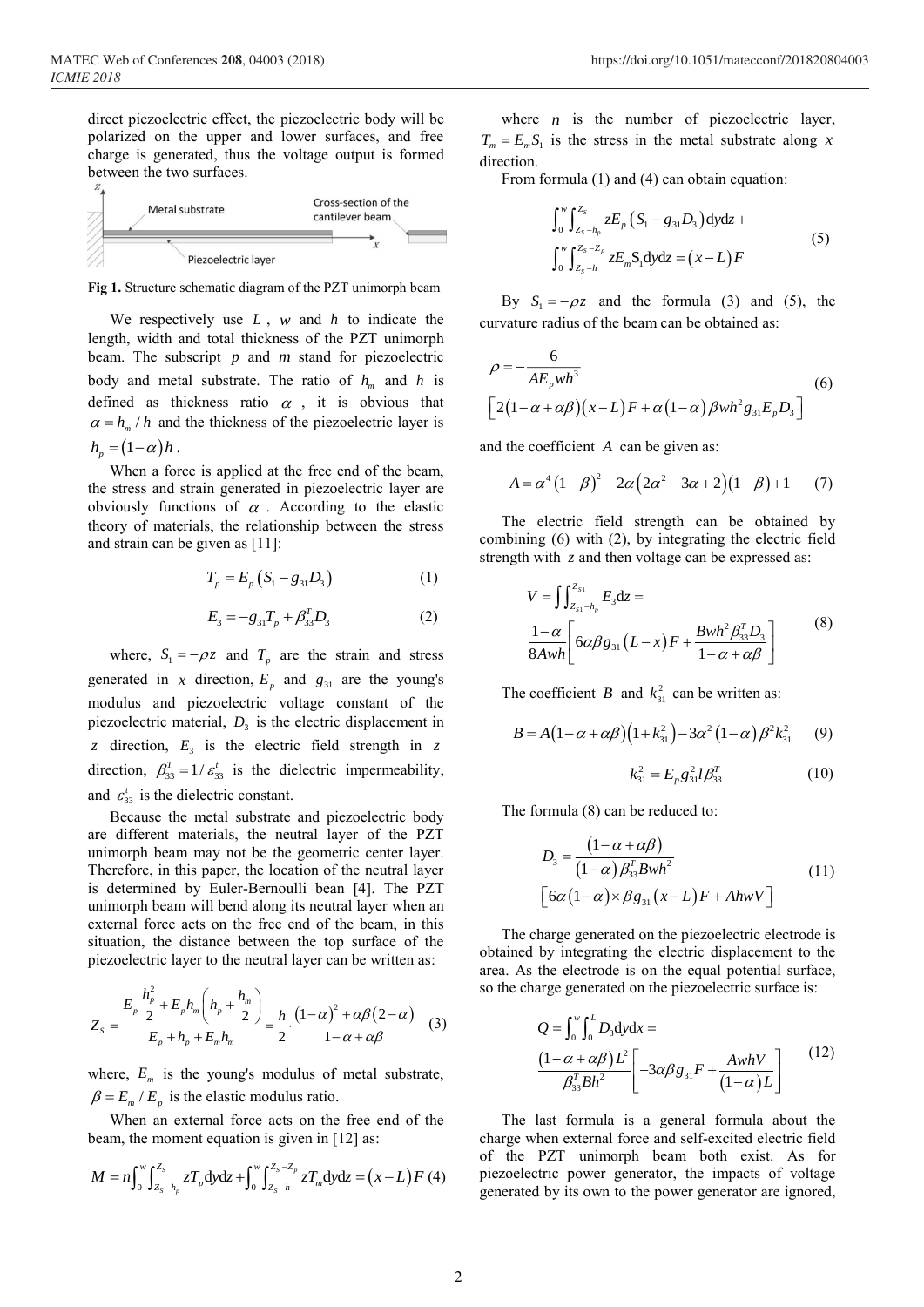which means that  $V = 0$ . Therefore the electric charge generated only by the external excitation can be expressed as:

$$
Q_{g} = -\frac{3\alpha\beta(1-\alpha+\alpha\beta)g_{31}L^{2}}{\beta_{33}^{T}Bh^{2}}F
$$
 (13)

According to the relation between charge and voltage:  $Q = CV$  and formula (12), the free capacitance of the piezoelectric vibrator is obtained as:

$$
C_f = \frac{\left(1 - \alpha + \alpha \beta\right) A w L}{\left(1 - \alpha\right) \beta_{33}^T B h} \tag{14}
$$

The open circuit voltage can be given according to the formula (13) and (14).

$$
V_{g}(F) = -\frac{3\alpha (1-\alpha)\beta g_{31}L}{Awh}F
$$
 (15)

At last, on the basis of formula:  $U_g = Q_g V_g / 2$ , the  $U_g$  can be written as:

$$
U_g = \frac{9(1-\alpha)(1-\alpha+\alpha\beta)\alpha^2\beta^2k_{31}^2L^3}{2ABE_pwh^3}F^2
$$
 (16)

### **3 Finite element analysis**

#### **3.1 The establishment of finite element model**

In order to fit the low-frequency vibration environment, we establish the finite element model of the PZT unimorph beam with tip mass .The piezoelectric body is PZT-5H, which has high electro-mechanical coupling coefficient, high piezoelectric strain coefficient, nonaging and large time constant. It is suitable to be used as a transducer [13]. The metal substrate is made of phosphorus bronze, which has large modulus of elasticity and strong fatigue resistance, can bear larger deformation. The structure and material parameters of the piezoelectric vibrator with tip mass are as follows:

**Table 1.** Structure and material parameters of the PZT unimorph beam

| material<br>and<br>Structure        | PZT- | Metal |
|-------------------------------------|------|-------|
| Length of the beam, (mm)            | 60   | 60    |
| Width of the beam, (mm)             | 10   | 10    |
| Thickness of the beam, (mm)         | 0.22 | 0.11  |
| Density of the materials, $(kg/m3)$ | 7500 | 8920  |
| Young's modulus, (Gpa)              | 5.6  | 106   |
| Poisson's ratio                     |      | 0 35  |

The electrical boundary condition of the PZT unimorph beam is open connection. The elastic stiffness coefficient matrix ( $\bar{c} \times 1010N/m^2$ ), piezoelectric stress

constant matrix ( $\overline{e \times C/m^2}$ ) and relative dielectric constant matrix  $(\vec{\epsilon})$  of PZT-5H are respectively [13]:

$$
\begin{bmatrix}\n12.6 & 7.95 & 8.41 & 0 & 0 & 0 \\
7.95 & 12.6 & 8.41 & 0 & 0 & 0 \\
8.41 & 8.41 & 11.7 & 0 & 0 & 0 \\
0 & 0 & 0 & 2.35 & 0 & 0 \\
0 & 0 & 0 & 0 & 2.30 & 0 \\
0 & 0 & 0 & 0 & 0 & 2.30\n\end{bmatrix}
$$
\n
$$
\begin{bmatrix}\n\vec{e}\n\end{bmatrix} = \begin{bmatrix}\n0 & 0 & -6.5 \\
0 & 0 & -6.5 \\
0 & 0 & 0 & 0 \\
0 & 0 & 0 & 0 \\
0 & 17.0 & 0 & 0\n\end{bmatrix} \begin{bmatrix}\n\vec{e}\n\end{bmatrix} = \begin{bmatrix}\n1700 & 0 & 0 \\
0 & 1700 & 0 \\
0 & 0 & 1470\n\end{bmatrix}
$$

The finite element analysis of the PZT unimorph beam is a coupled field analysis. The coupled field analysis process usually consider the cross effect and interaction of two or more engineering physical fields. In this paper, direct coupling method is adopted. The PZT-5H adopts Solid5 piezoelectric coupling unit, the metal substrate and tip mass adopt Solid45 entity unit. The influence of the bonding layer is neglected and it is assumed that the force and displacement between PZT-5H layer and metal substrate are continuous [14]. The FEM is shown in figure 2:



**Fig 2.** FEM of the PZT unimorph beam with tip mass

#### **3.2 Modal analysis**

In order to study the factors that influence the power generating capability of the piezoelectric energy harvester, the impacts of different length, width and tip mass of the cantilever beam on the modal frequency of piezoelectric vibrator is studied respectively.

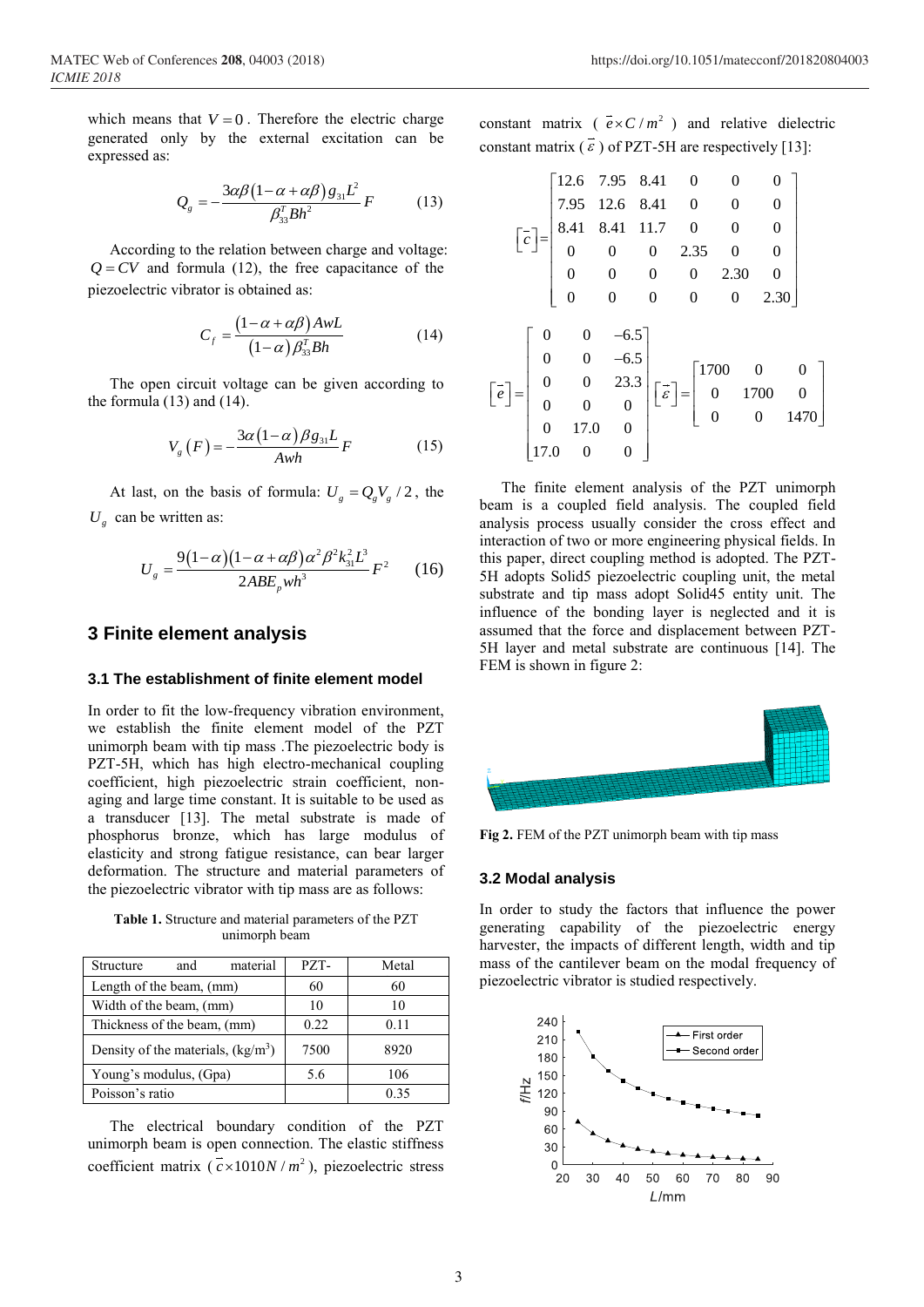**Fig 3.** Variation of the PZT unimorph beam's first and second order modal frequencies with the length of the beam



**Fig 4.** Variation of the PZT unimorph beam's first and second order modal frequencies with the width of the beam

The figure 3 shows that with the length of the cantilever beam increase, the first and second order modal frequencies are reduced. When the length of the beam is over 70mm, its effect gradually becomes weaker and weaker. Besides, we can see from the figure 4, with the width of the beam increasing, the first and second order modal frequencies are increased too.

What is shown in figure 5 is the trend of first and second order modal frequencies of the beam when the tip mass changed only. We can find that with the increase of tip mass, the resonant frequencies of first vibration mode are also gradually reduced.

According to the study, when the length is 60 mm  $(L = 60mm)$ , the width is 10 mm ( $w = 10mm$ ) and the tip mass at the end of the beam is  $8.92g$  ( $M = 8.92g$ ), the frequency at first vibration mode is 16.296 Hz.



**Fig 5.** Resonant frequencies of the PZT unimorph beam under first and second vibration mode with the variation of the tip mass



**Fig 6.** Relation between the voltage output and vibration frequencies

#### **3.3 Harmonic response analysis**

Harmonic response analysis was carried on when an external exciting force of 0.01N is applied in *<sup>z</sup>* direction on the tip mass. In ANSYS, the analysis frequency ranging from 0 to 200Hz, the voltage of lower PZT surface was set to 0, and the voltage on the upper surface of the PZT layer was coupled. Through the simulation, we can get the voltage output from the coupling point on top surface of the PZT beam. What is shown in figure 6 is the relation between voltage output and vibration frequencies.

We can see from figure 6, the peak voltage of firstmodal frequency is about 8.08V, and because the second vibration mode of the PZT unimorph cantilever is distortion, the polarization of PZT layer along *<sup>z</sup>* axis is very small, which make the output voltage here is almost zero. Besides, the peak voltage output of the thirdvibration mode is 1.65V.

# **4 Conclusion**

In this paper, the energy harvester designed which based on the PZT unimorph beam can effectively convert the mechanical vibration energy into electrical energy in low-frequency vibration environment. The length, width and tip mass of the beam have different effect on the conversion ability. When the size of the PZT unimorph beam is 60x60x0.33 mm, the tip mass is 8.92g, the firstorder modal frequency can be as low as 16.296 Hz. When an external exciting force of 0.01 N is applied in *<sup>z</sup>* axis at the tip mass at this time, the peak voltage output of the piezoelectric energy harvester at the firstmodal is 8.08V, which can better meet the power requirement of small electronic components using in low-frequency vibration ambient environment. In practical applications, all the above parameters can also be optimized according to different ambient environment.

### **Acknowledge**

The study is supported by Technology Division of China Railway (2017J004-H).

# **References**

- 1. Shaikh F K and Zeadally S 2016 Energy harvesting in wireless sensor nesecondrks: A comprehensive review J. Renewable & Sustainable Energy Reviews. 55 1041-54
- 2. P Glynne-Jones, M J Tudor, S P Beeby and N M White 2004 An electromagnetic vibration-powered generator for intelligent sensor systems J. Sens. Actuator. A: Phys. 110 344-49
- 3. D Mallick, A Amann and S Roy 2015 A nonlinear stretching based electromagnetic energy harvester on FR4 for wideband operation J. Smart Mater. Struct. 24(1) 15013-026
- 4. Mitcheson P D, Miao P, Stark B H, Yeatman E M, Holmes A S and Green T C 2004 MEMS